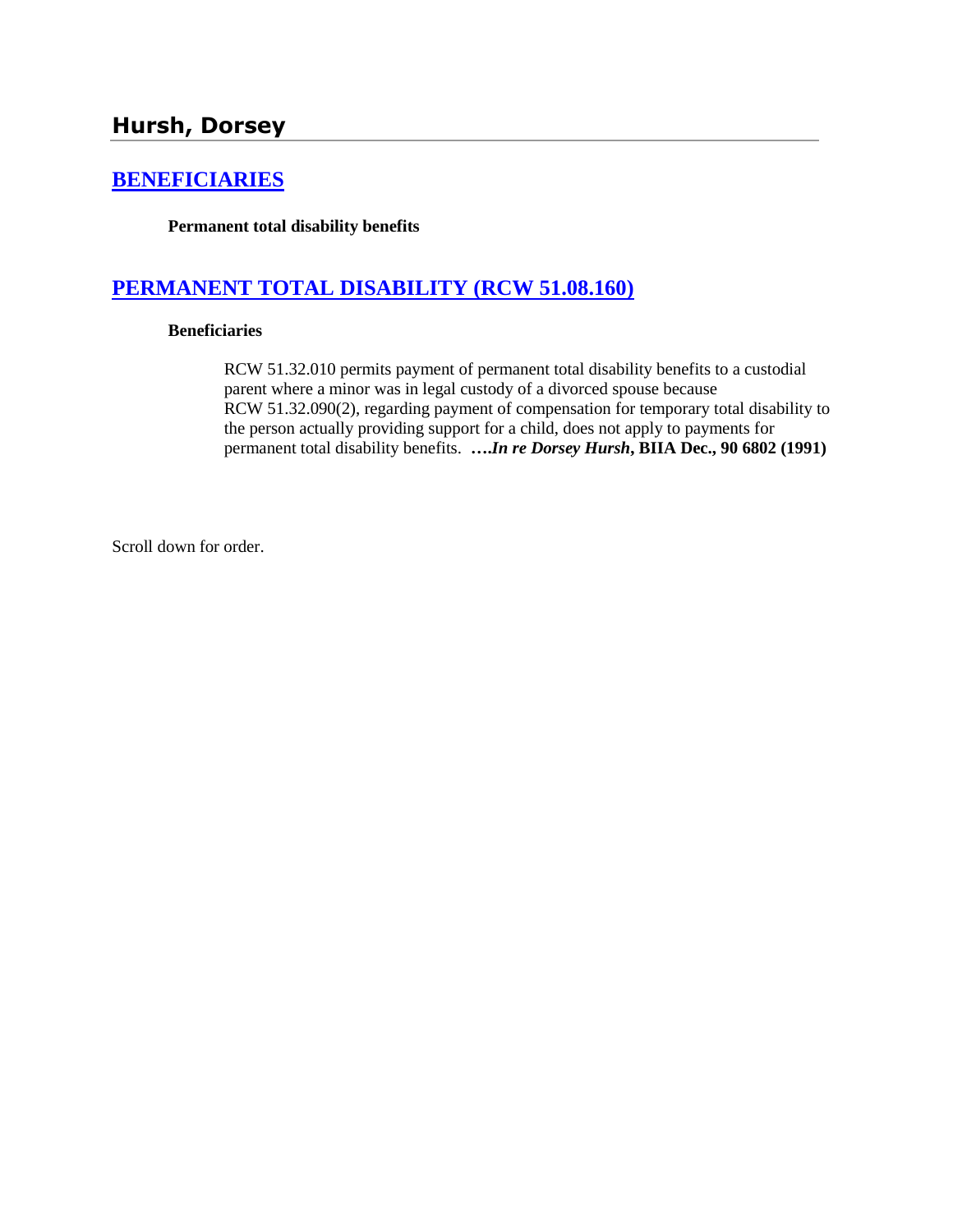### **BEFORE THE BOARD OF INDUSTRIAL INSURANCE APPEALS STATE OF WASHINGTON**

**)**

**IN RE: DORSEY A. HURSH ) DOCKET NO. 90 6802**

**CLAIM NO. H-675987 ) DECISION AND ORDER**

APPEARANCES:

Claimant, Dorsey A. Hursh, by Prediletto, Halpin, Scharnikow & Bothwell, P.S., per William L. Halpin, Attorney, and Debbie Sewell, Paralegal

Employer, Fruit Packers Supply, Inc., by None

Department of Labor and Industries, by The Attorney General, per A. Craig McDonald, Assistant

This is an appeal filed by the claimant with the Department of Labor and Industries on July 25, 1990, which was forwarded to this Board on December 31, 1990, from a letter of the Department dated June 15, 1990 which stated that a portion of the claimant's pension benefits would be paid, for the benefit of his minor child, to the child's mother and guardian in whose custody the minor child resided. **AFFIRMED**.

## **DECISION**

Pursuant to RCW 51.52.104 and RCW 51.52.106, this matter is before the Board for review and decision on a timely Petition for Review filed by the Department of Labor and Industries to a Proposed Decision and Order issued on August 16, 1991 in which the determination of the Department dated June 15, 1990, was reversed and remanded to the Department with directions to pay the claimant the amount of pension benefits that it had deducted from the claimant's benefits, and to discontinue paying portions of said pension benefits to the custodian of the claimant's minor child.

The sole issue presented in this appeal is whether a portion of Mr. Hursh's pension benefits should be paid to the custodial parent of his minor child. Mr. Hursh's position is that he should receive the entire payment pursuant to RCW 51.32.090(2). This statute allows for any compensation paid for temporary total disability, which is awarded for a worker's minor children, is to be paid to the person actually providing support for that child pursuant to the order of a court of record providing for such support. Mr. Hursh asserts that since temporary total disability is the same in character as permanent total disability, except for the duration of the disability, this section should apply to his pension benefits.

1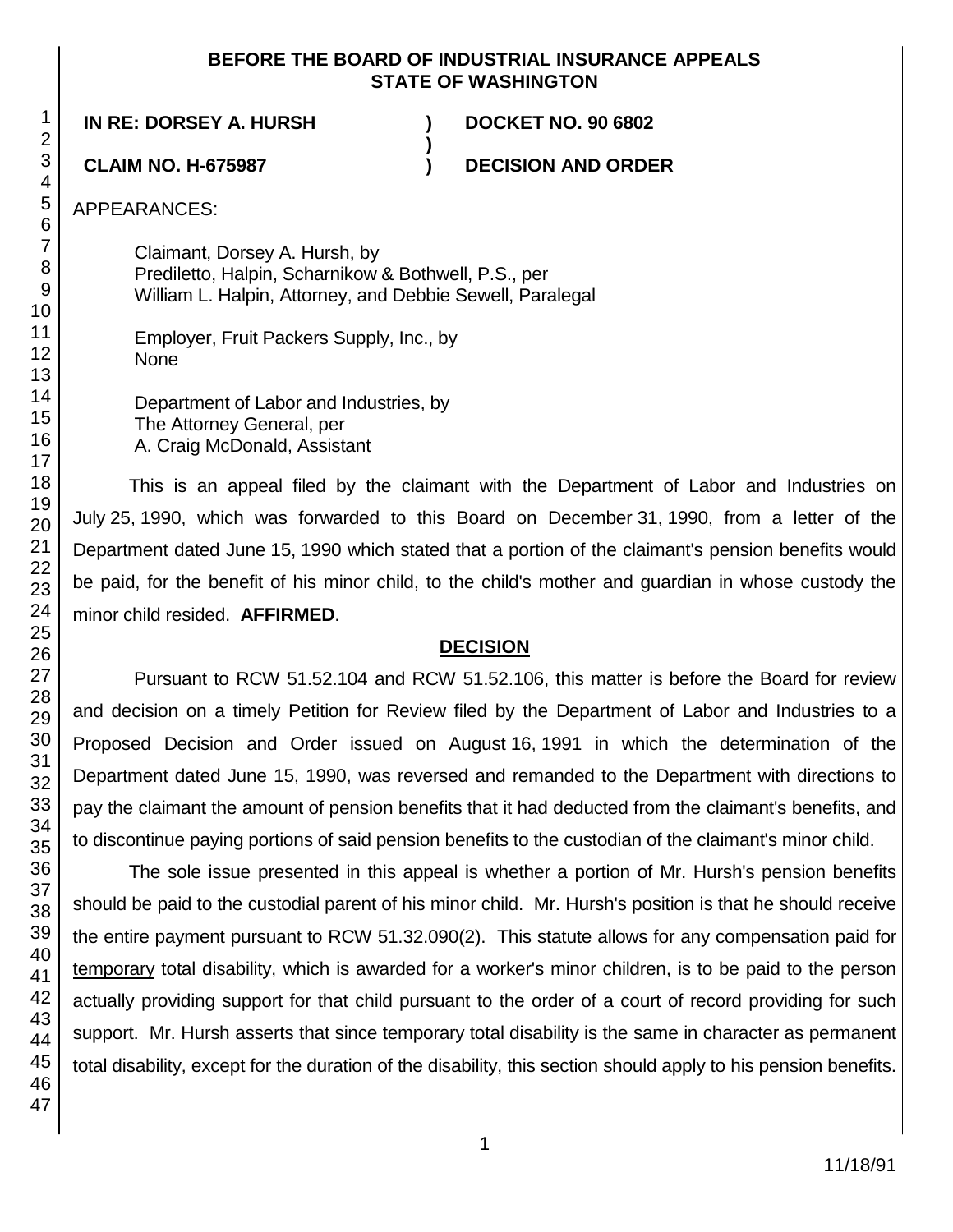This is the position adopted by the Industrial Appeals Judge in the Proposed Decision and Order. We must disagree with this conclusion. We believe RCW 51.32.010 should apply in this situation.

RCW 51.32.090(2) was enacted in 1957. Prior to that date, there was no question that RCW 51.32.010 applied to pension benefits. Anderson v. Dep't of Labor and Indus., 40 Wn.2d 210, 214-215, 242 P.2d 514 (1952); In re Jacob Masseth, BIIA Dec., 7822 (1957). We again recognized applicability of RCW 51.32.010 to pension benefits in 1974. In re Walter R. Brown, BIIA Dec. 47,766 (1974). The 1957 amendment specifically changed the law for temporary total disability only. It clearly states: "Any compensation payable under this section ..." (Emphasis added). "This section" being the section of the law specifically dealing with temporary total disability.

It must be assumed that the Legislature knew all other compensation had previously been paid pursuant to RCW 51.32.010, when children, not in the custody of the worker, were to receive a portion of the worker's compensation. If the Legislature intended pension benefits to be affected, they would have amended RCW 51.32.010 or 51.32.060. They chose not to do so. We see no reason to read something into RCW 51.32.090(2) when it is unnecessary to do so. We agree with the Court in Silkosky v. Brisebois, 49 Wn. App. 273, 277, 742 P.2d 193 (1987) when it stated:

> According to rules of statutory construction, when a statute specifically designates the things or classes of things upon which it operates, an inference arises in law that all things or classes of things omitted by the legislature under the maxim expressio unius est exlusio alterius - specific inclusions exclude implication.

Washington Natural Gas Co. v. P.U.D. 1, 77 Wn.2d 94, 98, 459 P.2d 633 (1969).

The Department has also raised some other issues as to the validity of the claimant's 1978 divorce decree. Based on our decision that RCW 51.32.010 applies in this case due to the plain statutory language of RCW 51.32.010 and RCW 51.32.090(2), we see no need to discuss the other issues raised in the Department's Petition for Review. Based on our decision we enter the following:

# **FINDINGS OF FACT**

1. Dorsey A. Hursh injured his wrist, neck and back on April 2, 1980 while employed by Fruit Packers Supply, Inc. On April 3, 1980, the claimant submitted an application for benefits with the Department of Labor and Industries. The Department accepted the claim, and on April 12, 1990, the claimant was placed on the pension rolls as a totally and permanently disabled worker, effective June 11, 1990.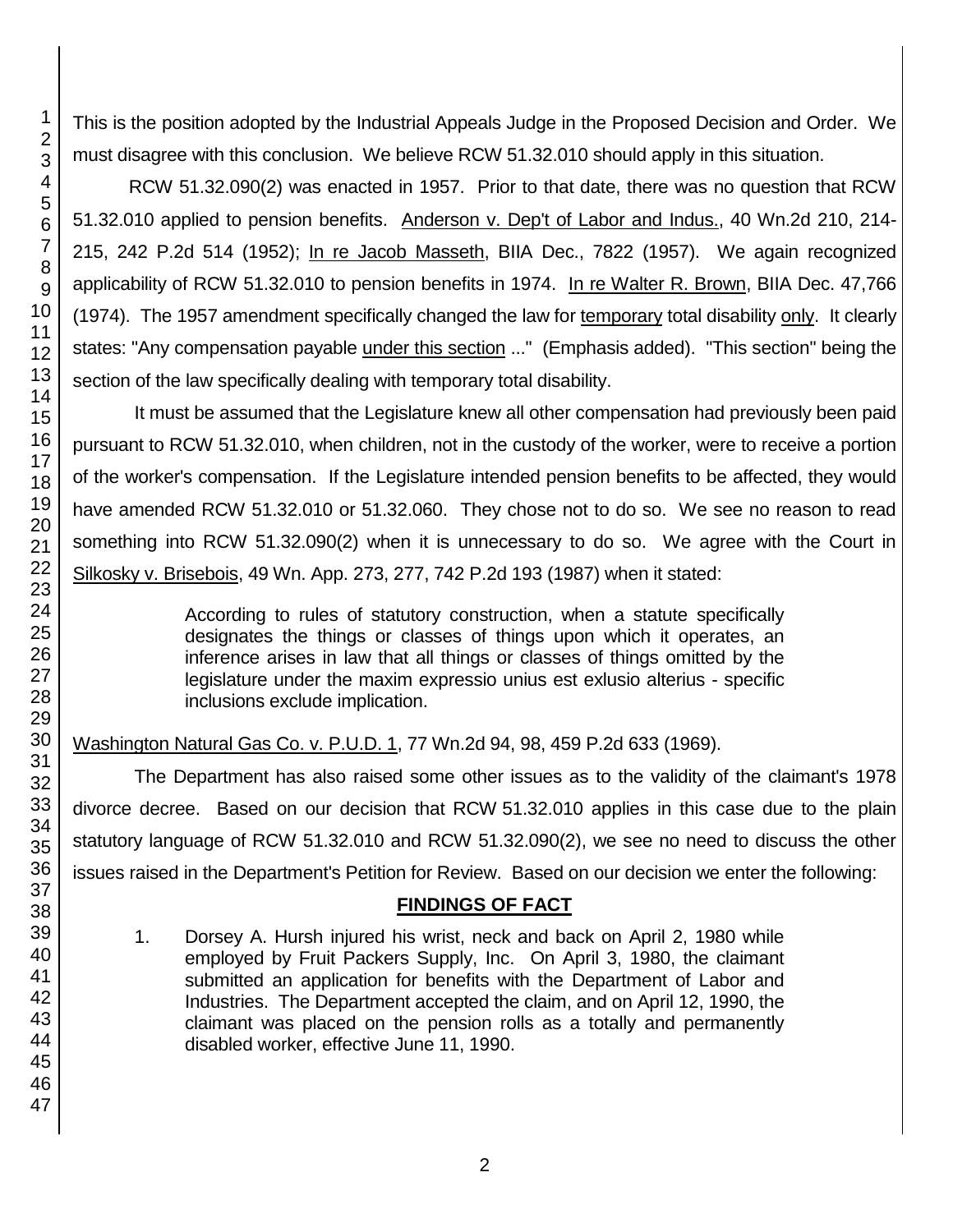On June 15, 1990, the Department issued a letter to the mother and custodian of claimant's minor child, Michael Hursh, which enclosed a payment due the child as his portion of pension benefits for the period of June 11, 1990 to June 15, 1990, inclusive, and advised that the custodian of the claimant's minor child would henceforth receive the amount of \$ 41.44 per month, as his portion of the pension benefits

On July 25, 1990, the claimant submitted a protest and request for reconsideration from the Department letter of June 15, 1990 which was treated by the Department as a direct appeal and forwarded to the Board of Industrial Insurance Appeals on December 31, 1990. The Board granted appeal on January 18, 1991, subject to proof of timeliness.

- 2. Dorsey A. Hursh receives total permanent disability benefits pursuant to a Department order dated April 12, 1990, and affirmed by a Department order dated June 13, 1990.
- 3. Dorsey A. Hursh is the father of Michael E. Hursh, a minor child, who resides with his mother, Emily A. Hursh, separate from his father.
- 4. Emily A. Hursh has legal custody of Michael E. Hursh pursuant to a Decree of Dissolution of Marriage entered by the Yakima County Superior Court on January 27, 1978.
- 5. The Decree of Dissolution provided that Dorsey A. Hursh was not required to provide child support for the benefit of Michael E. Hursh with Emily A. Hursh acknowledging payment of the support by a receipt of the unequal division of assets.

## **CONCLUSIONS OF LAW**

- 1. The Notice of Appeal in this matter was timely filed.
- 2. The Board of Industrial Insurance Appeals has jurisdiction over the parties and subject matter of this appeal.
- 3. RCW 51.32.010 is the applicable statute in determining who is to receive a minor child's portion of a worker's permanent total disability pension benefits.
- 4. Pursuant to RCW 51.32.010, Michael A. Hursh's portion of Dorsey A. Hursh's pension benefits are properly payable to Emily Hursh, the legal custodian of Michael A. Hursh.
- 5. RCW 51.32.090(2) only applies, by its plain terms, to temporary total disability compensation, and therefore does not apply to the determination of proper distribution of a worker's permanent total disability pension benefits.

1